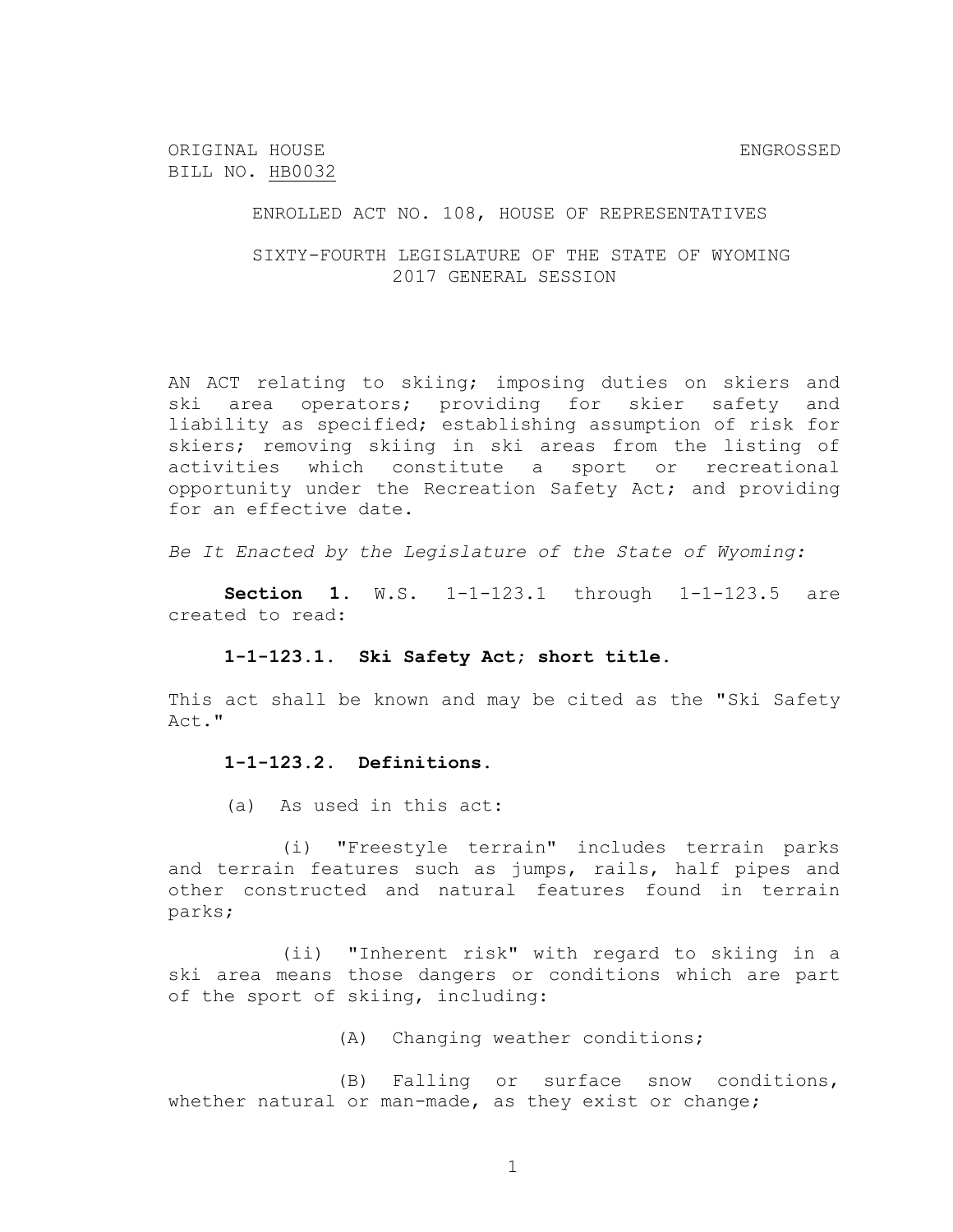ENROLLED ACT NO. 108, HOUSE OF REPRESENTATIVES

SIXTY-FOURTH LEGISLATURE OF THE STATE OF WYOMING 2017 GENERAL SESSION

(C) Surface or subsurface conditions including bare spots, forest growth, rocks, stumps, streambeds, cliffs, extreme terrain, trees or other natural objects;

(D) Collisions or impacts with natural objects such as the objects specified in subparagraph (C) of this paragraph including encounters with wildlife;

(E) Impact with ski lift towers, signs, posts, fences or enclosures, hydrants, water pipes or other man-made structures and their components subject to W.S.  $1 - 1 - 123.3(k)$ ;

(F) Variations in steepness or terrain, whether natural or as a result of ski trail or feature design, or snowmaking or grooming operations such as roads, freestyle terrain, jumps and catwalks or other terrain modifications; and

(G) Collisions with other skiers.

(iii) "Ski area" means the ski trails and other places within the boundary of a ski area under the control of a ski area operator and administered as a single enterprise within the state;

(iv) "Ski area operator" means a person having the responsibility for the operations of a ski area and the owners, partners and members, managers, employees, agents, volunteers, board members, representatives, affiliates and assigns of the person. "Ski area operator" includes an agency of the state or a political subdivision thereof;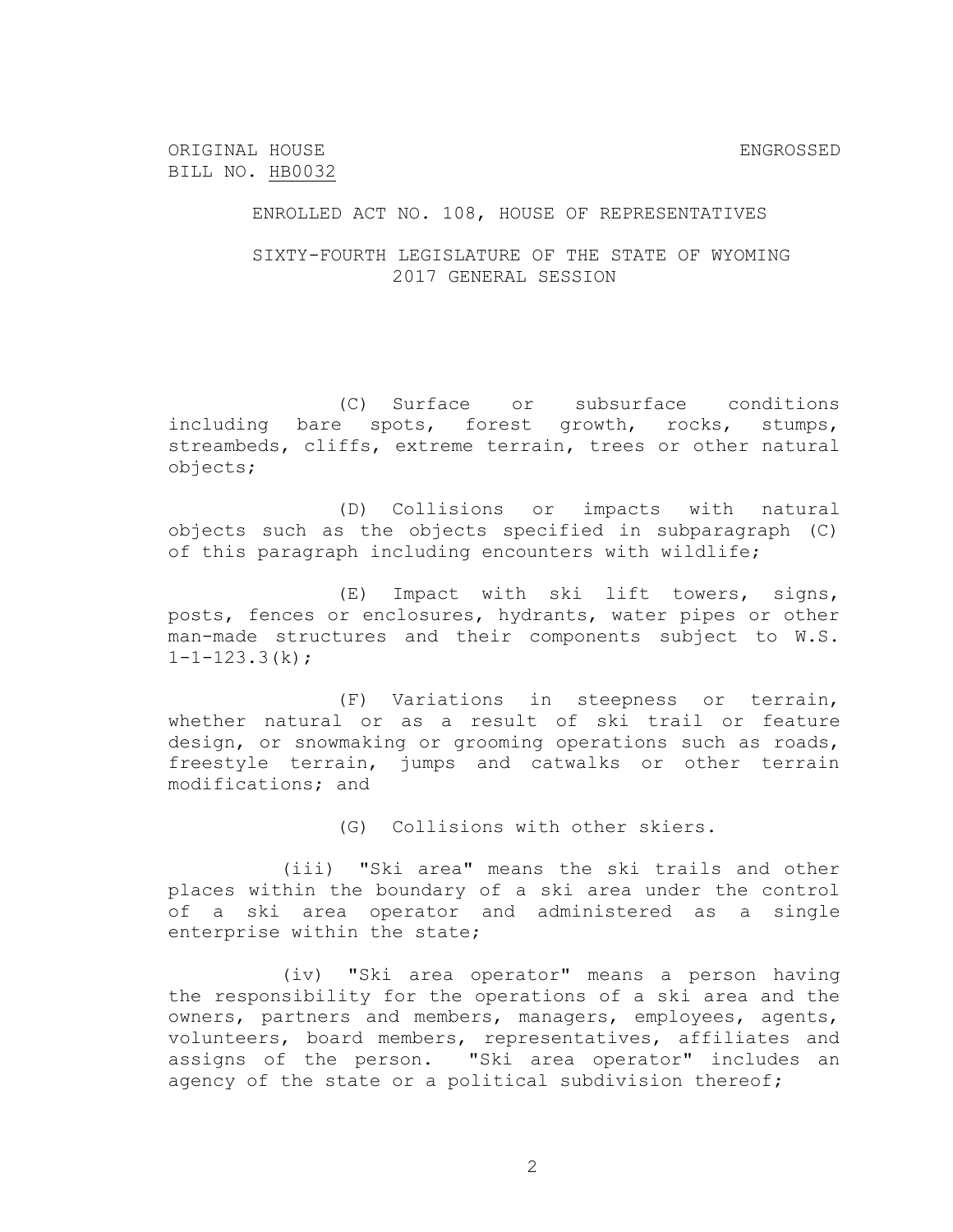ENROLLED ACT NO. 108, HOUSE OF REPRESENTATIVES

SIXTY-FOURTH LEGISLATURE OF THE STATE OF WYOMING 2017 GENERAL SESSION

(v) "Ski area vehicle" means a vehicle used in the operation and maintenance of a ski area which is owned by or under the direction and control of the ski area operator such as a snowmobile, all-terrain vehicle, snow grooming vehicle, sled and other similar vehicle;

(vi) "Ski lift" means a chairlift, gondola, tramway, cable car or other aerial lift and any rope tow, conveyor, t-bar, j-bar, handle tow or other surface lift used by a ski area operator to transport skiers;

(vii) "Ski trail" means a trail, slope, run, freestyle terrain, competition terrain, tree skiing area, tubing park area or other area at or near a ski area designated by the ski area operator to be used by skiers for the purpose of skiing;

(viii) "Skier" means a person who is using a ski area for the purpose of skiing;

(ix) "Skiing" includes sliding downhill or jumping on snow or ice on skis or a toboggan, sled, tube, snowbike, snowboard or other device;

(x) "This act" means W.S. 1-1-123.1 through  $1 - 1 - 123.5$ .

**1-1-123.3. Duties of ski area operators; signs for trails; notices to skiers; duties of skiers.**

(a) A ski area operator shall post and maintain a sign visible to skiers at or near the beginning of a trail that depicts and explains the degree of difficulty of the trail relative to each individual ski area.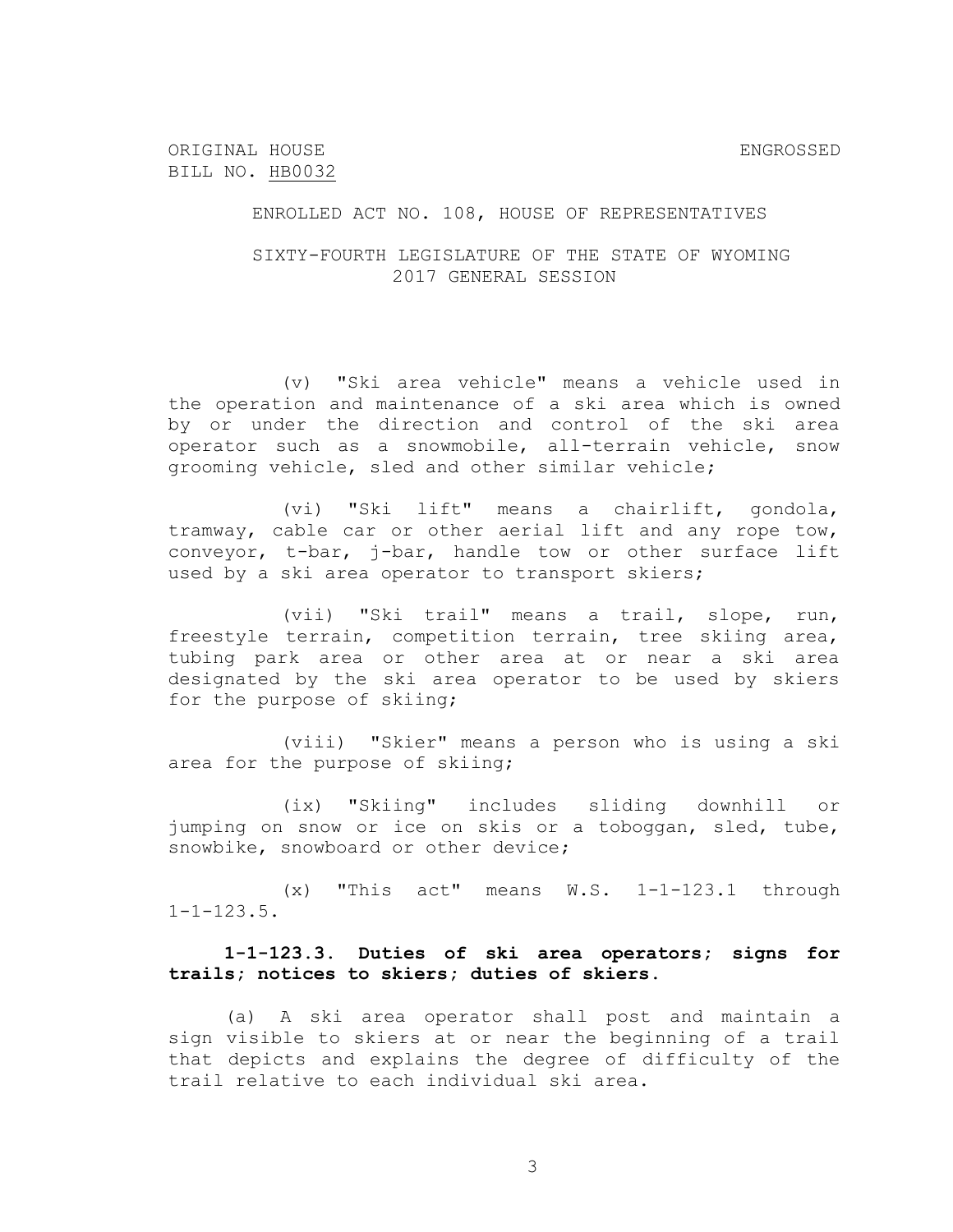ENROLLED ACT NO. 108, HOUSE OF REPRESENTATIVES

SIXTY-FOURTH LEGISLATURE OF THE STATE OF WYOMING 2017 GENERAL SESSION

(b) A ski area operator shall post and maintain a sign at or near the loading area of a ski lift that states the relative degree of difficulty of the trails serviced by the lift.

(c) A ski area operator shall print a warning notice on all ski lift tickets and season passes and shall post and maintain a warning sign at or near the ski area's ticket sales building that is no smaller than six (6) square feet in size and states the following:

WARNING. Under Wyoming law, a skier assumes the inherent risks of skiing and is legally responsible for damage, injury or death to person or property that results from the inherent risks of skiing.

(d) A ski area operator shall post and maintain a warning sign at the ski area's ticket sales building that is no smaller than six (6) square feet in size and that notifies the skier of the duties imposed on the skier by this act and the limitations on liability provided in this act.

(e) A ski area operator shall:

(i) Mark or identify on trail maps the ski area boundaries;

(ii) Post a sign notifying the public if a trail or portion thereof is closed at the identified entrance of the trail or portion thereof. A trail without an identified entrance may be closed with ropes or fences.

(f) A ski area operator shall have no duty arising out of the operator's status as a ski area operator to a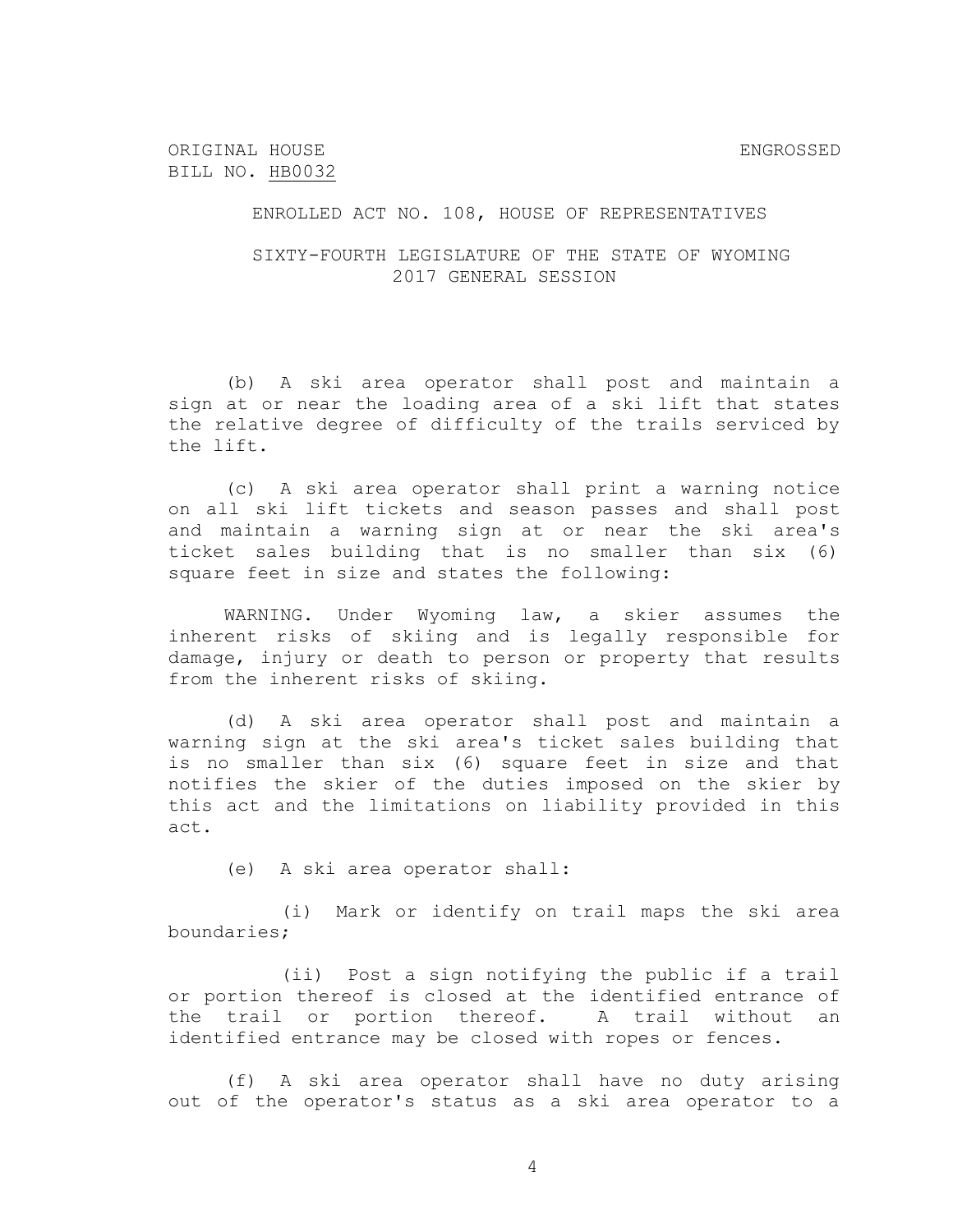## ENROLLED ACT NO. 108, HOUSE OF REPRESENTATIVES

## SIXTY-FOURTH LEGISLATURE OF THE STATE OF WYOMING 2017 GENERAL SESSION

skier skiing beyond a ski area boundary marked or identified as required by subsection (e) of this section or skiing in an area posted as closed or otherwise fenced or roped off in accordance with subsection (e) of this section.

(g) A ski area operator shall post signs in the ski area or on trail maps warning skiers of encounters with ski area vehicles.

(h) A ski area operator shall equip ski area vehicles with a light and a fluorescent flag mounted at least five (5) feet above the bottom of the vehicle's tracks visible at any time the vehicle is moving on or in the vicinity of a ski trail.

(j) A ski area operator shall annually inspect, operate and maintain ski lifts in accordance with the most current version of the American National Standards Institute B-77.1 aerial tramway standards. Notwithstanding any other provision of law, a ski lift shall not be deemed a common carrier.

(k) A ski area operator shall mark hydrants, water pipes and all other man-made structures on slopes and trails which are not visible to skiers under conditions of ordinary visibility from a distance of one hundred (100) feet and shall cover the structures with a shock-absorbent material typically used by ski area operators for the purpose. Any type of marker shall be sufficient under this subsection including but not limited to wooden poles, flags or signs if the marker is visible from a distance of one hundred (100) feet and if the marker itself does not constitute a serious hazard to skiers. As used in this subsection "man-made structures" shall not include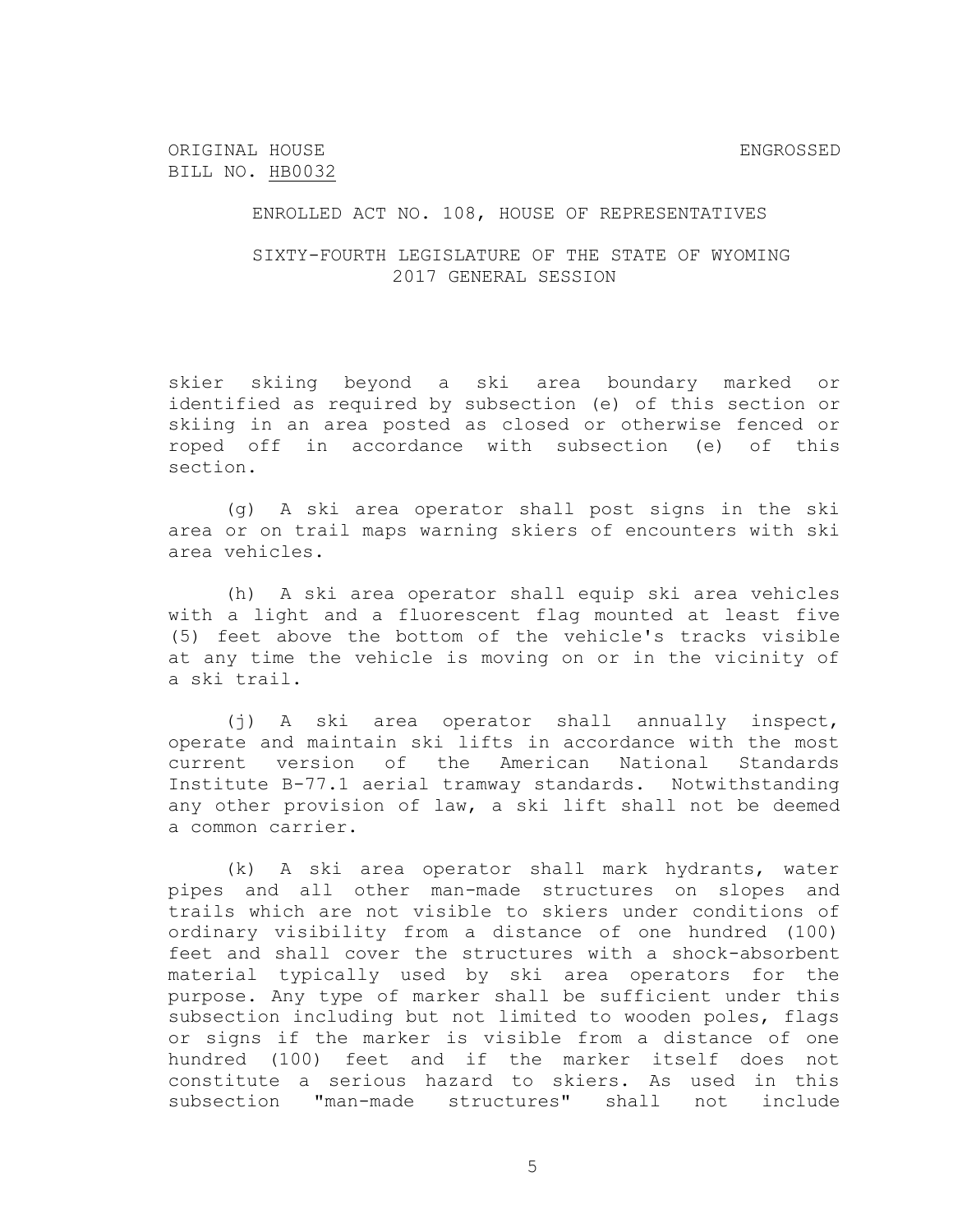## ENROLLED ACT NO. 108, HOUSE OF REPRESENTATIVES

## SIXTY-FOURTH LEGISLATURE OF THE STATE OF WYOMING 2017 GENERAL SESSION

variations in steepness or terrain, whether natural or as a result of slope design, snowmaking or grooming operations, including but not limited to roads, catwalks and other terrain modifications.

(m) A skier shall have the responsibility to observe all posted information and other signs and warnings posted in accordance with this act and shall be presumed to have seen and understood all signs, warnings and other information posted in accordance with this act.

# **1-1-123.4. Assumption of risks; limitations on actions.**

(a) A skier expressly accepts and assumes the inherent risks of skiing and is legally responsible for damage, injury or death to himself or other persons or property that results from the inherent risks in skiing.

(b) A skier may not make any claim against or recover from any ski area operator for injury resulting from any inherent risk of skiing.

(c) A skier is not precluded under this act from suing another skier for any damage, injury or death to person or property that results from the other skiers' acts or omissions. Notwithstanding any other provision of law, the risk of collision with other skiers is not an inherent risk nor a risk assumed by a skier in an action by a skier against another skier.

### **1-1-123.5. Negligence; civil actions.**

(a) A violation by any person or ski area operator of any provision of this act shall, to the extent the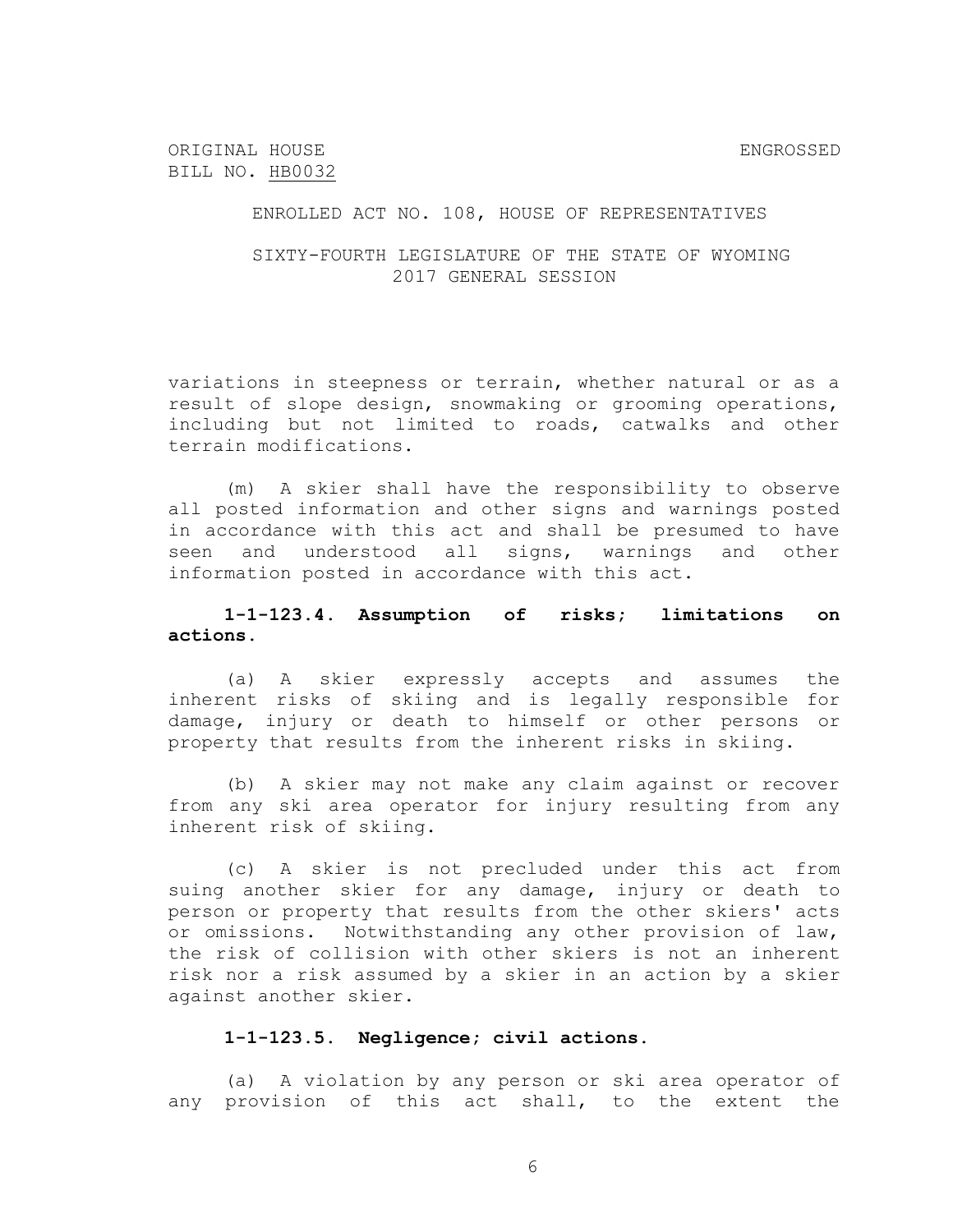ENROLLED ACT NO. 108, HOUSE OF REPRESENTATIVES

SIXTY-FOURTH LEGISLATURE OF THE STATE OF WYOMING 2017 GENERAL SESSION

violation causes damage, injury or death to person or property, constitute evidence of negligence on the part of the person or ski area operator violating this act.

(b) Actions based upon negligence of a person or ski area operator wherein the damage, injury or death is not the result of an inherent risk of skiing shall be preserved pursuant to W.S. 1-1-109.

**Section 2.** W.S. 1-1-122(a)(iii) and 1-1-123 by creating a new subsection (e) are amended to read:

#### **1-1-122. Definitions.**

(a) As used in this act:

(iii) "Sport or recreational opportunity" means commonly understood sporting activities including baseball, softball, football, soccer, basketball, swimming, hockey, wrestling, cheerleading, rodeo, dude ranching, nordic or alpine skiing and other alpine sports, snowboarding, mountain climbing, outdoor education programs, river floating, hunting, fishing, backcountry trips, horseback riding and any other equine activity, snowmobiling and similar recreational opportunities and includes the use of private lands for vehicle parking and land access related to the sport or recreational opportunity. "Sport or recreational opportunity" does not include skiing in a ski area as defined by the Ski Safety Act;

#### **1-1-123. Assumption of risk.**

(e) This act shall not apply to skiing in a ski area as defined by the Ski Safety Act.